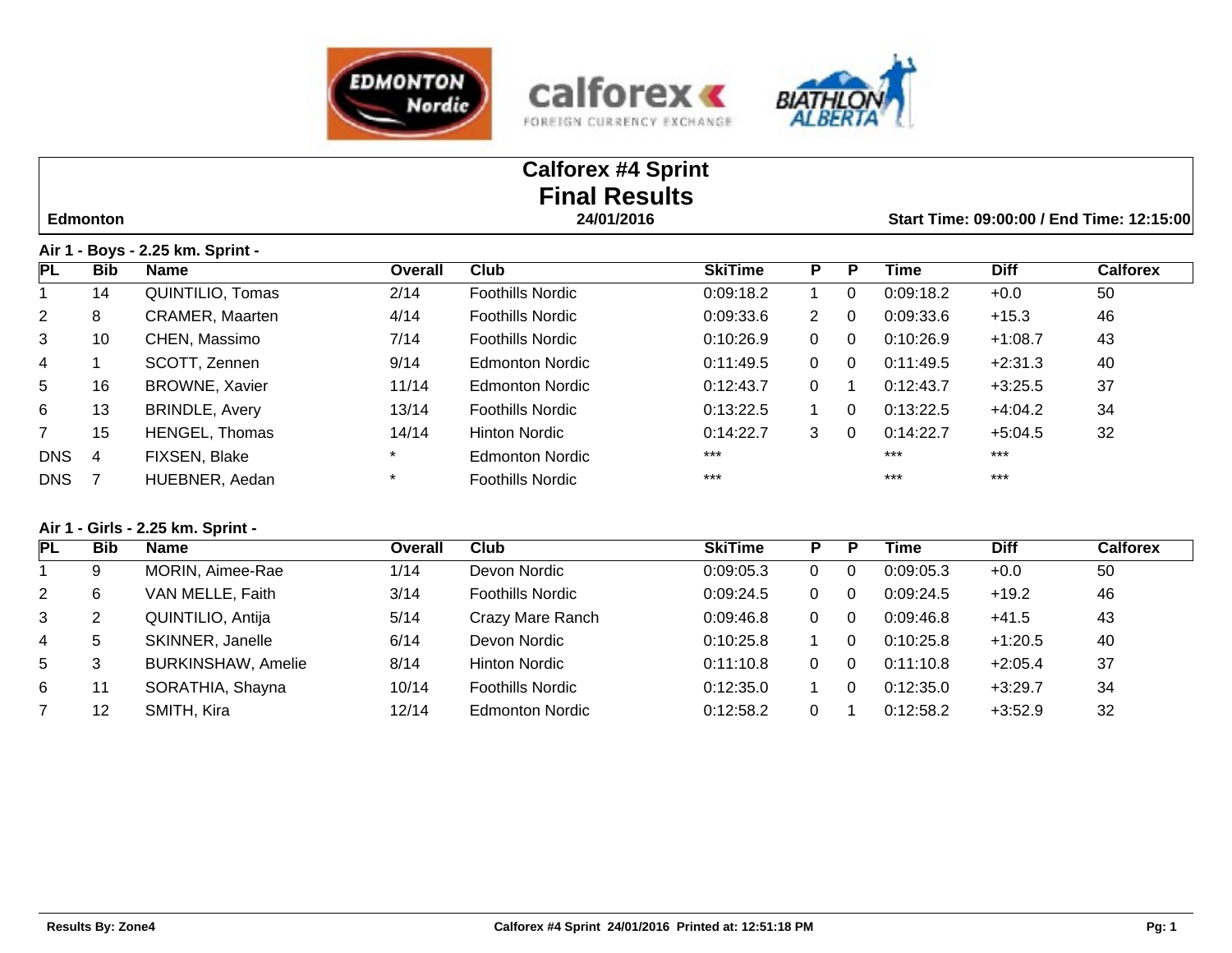## **Dev 1 - Boys - 3 km. Sprint -**

| <b>PL</b>       | <b>Bib</b> | Name                      | Overall | Club                    | <b>SkiTime</b> | P                    | P              | Time      | <b>Diff</b> | <b>Calforex</b> |
|-----------------|------------|---------------------------|---------|-------------------------|----------------|----------------------|----------------|-----------|-------------|-----------------|
|                 | 34         | <b>BRISSON, Daniel</b>    | 1/18    | <b>Edmonton Nordic</b>  | 0:11:32.0      | 3                    | 3              | 0:11:32.0 | $+0.0$      | 50              |
| $\overline{2}$  | 28         | COLE, Graeme              | 2/18    | <b>Foothills Nordic</b> | 0:11:32.6      | $\mathbf{2}$         | $\Omega$       | 0:11:32.6 | $+0.5$      | 46              |
| 3               | 31         | JOHNSON, Colby            | 3/18    | <b>Edmonton Nordic</b>  | 0:11:40.9      |                      | 1              | 0:11:40.9 | $+8.8$      | 43              |
| 4               | 32         | PIANOSI, Justin           | 4/18    | Canmore Nordic          | 0:11:49.1      | $\mathbf{2}^{\circ}$ | 2              | 0:11:49.1 | $+17.0$     | 40              |
| $5\overline{)}$ | 35         | <b>BRINDLE, Oliver</b>    | 5/18    | <b>Foothills Nordic</b> | 0:12:03.3      | $\mathbf{2}$         | $\Omega$       | 0:12:03.3 | $+31.2$     | 37              |
| 6               | 29         | CRAMER, Noah              | 7/18    | <b>Foothills Nordic</b> | 0:12:44.4      | 3                    | 2              | 0:12:44.4 | $+1:12.3$   | 34              |
| $\overline{7}$  | 18         | FORER, Henry              | 8/18    | <b>Edmonton Nordic</b>  | 0:12:57.3      | $\mathbf{2}$         | 3              | 0:12:57.3 | $+1:25.2$   | 32              |
| 8               | 22         | HOLASH, Noah              | 9/18    | <b>Foothills Nordic</b> | 0:13:15.9      | 3                    | 2              | 0:13:15.9 | $+1:43.9$   | 30              |
| 9               | 24         | MOSES, Samuel             | 11/18   | <b>Foothills Nordic</b> | 0:13:59.5      | $\mathbf{2}$         | $\overline{4}$ | 0:13:59.5 | $+2:27.4$   | 28              |
| 10              | 17         | EYRE, Findlay             | 12/18   | <b>Foothills Nordic</b> | 0:14:30.4      | 4                    | 2              | 0:14:30.4 | $+2:58.3$   | 26              |
| 11              | 33         | NIVEN, Avry               | 16/18   | Camrose Vikings         | 0:16:17.0      | 4                    | 3              | 0:16:17.0 | $+4:45.0$   | 24              |
| 12              | 23         | GIROUARD, Liam            | 17/18   | Wapiti Nordic           | 0:16:27.1      | $\overline{2}$       | 3              | 0:16:27.1 | $+4:55.0$   | 22              |
| <b>DNS</b>      | 30         | <b>BOUCHER, Alexandre</b> | $\star$ | <b>Foothills Nordic</b> | $***$          |                      |                | $***$     | $***$       |                 |

#### **Dev 1 - Girls - 3 km. Sprint -**

| <b>PL</b>      | <b>Bib</b> | <b>Name</b>       | Overall | Club                           | <b>SkiTime</b> |   | D | Time      | <b>Diff</b> | Calforex |
|----------------|------------|-------------------|---------|--------------------------------|----------------|---|---|-----------|-------------|----------|
|                | 26         | LINKLATER, Helena | 6/18    | <b>Edmonton Nordic</b>         | 0:12:41.8      | 0 |   | 0:12:41.8 | $+0.0$      | 50       |
| $\overline{2}$ | 36         | GILLILAND, Sage   | 10/18   | <b>Foothills Nordic</b>        | 0:13:20.2      |   |   | 0:13:20.2 | $+38.3$     | 46       |
| 3              | 25         | GROENEVELD, Ana   | 13/18   | <b>Calgary Biathlon Racers</b> | 0:14:31.9      | 0 |   | 0:14:31.9 | $+1:50.1$   | 43       |
| 4              | 19         | THOROGOOD, Keelyn | 14/18   | <b>Calgary Biathlon Racers</b> | 0:14:33.8      | 2 |   | 0:14:33.8 | $+1:52.0$   | 40       |
| 5              | 21         | THAIN, Allyson    | 15/18   | Camrose Vikings                | 0:14:36.4      | າ |   | 0:14:36.4 | $+1:54.6$   | 37       |
| 6              | 27         | SMITH, Isabella   | 18/18   | <b>Edmonton Nordic</b>         | 0:16:53.1      | 4 | h | 0:16:53.1 | $+4:11.3$   | 34       |

## **Air 2 - Boys - 3 km. Sprint -**

| <b>PL</b> | Bib | <b>Name</b>               | Overall | Club                    | <b>SkiTime</b> |   |   | Time      | <b>Diff</b> | Calforex |
|-----------|-----|---------------------------|---------|-------------------------|----------------|---|---|-----------|-------------|----------|
|           | 45  | TEW, Ronan                | 1/23    | Hinton Nordic           | 0:11:18.2      |   | 2 | 0:11:18.2 | $+0.0$      | 50       |
| 2         | 48  | <b>BRINDLE, Will</b>      | 2/23    | <b>Foothills Nordic</b> | 0:11:48.5      |   |   | 0:11:48.5 | $+30.2$     | 46       |
| 3         | 46  | <b>QUINTILIO, Henrik</b>  | 3/23    | Crazy Mare Ranch        | 0:11:52.3      |   |   | 0:11:52.3 | $+34.0$     | 43       |
| 4         | 53  | SEKORA, Lance             | 6/23    | Devon Nordic            | 0:12:32.2      | 0 |   | 0:12:32.2 | $+1:13.9$   | 40       |
| 5         | 43  | <b>SKARSGARD, Marcus</b>  | 7/23    | <b>Foothills Nordic</b> | 0:12:44.6      |   |   | 0:12:44.6 | $+1:26.3$   | 37       |
| 6         | 55  | <b>GAUTHIER, François</b> | 8/23    | <b>Foothills Nordic</b> | 0:12:45.8      |   |   | 0:12:45.8 | $+1:27.5$   | 34       |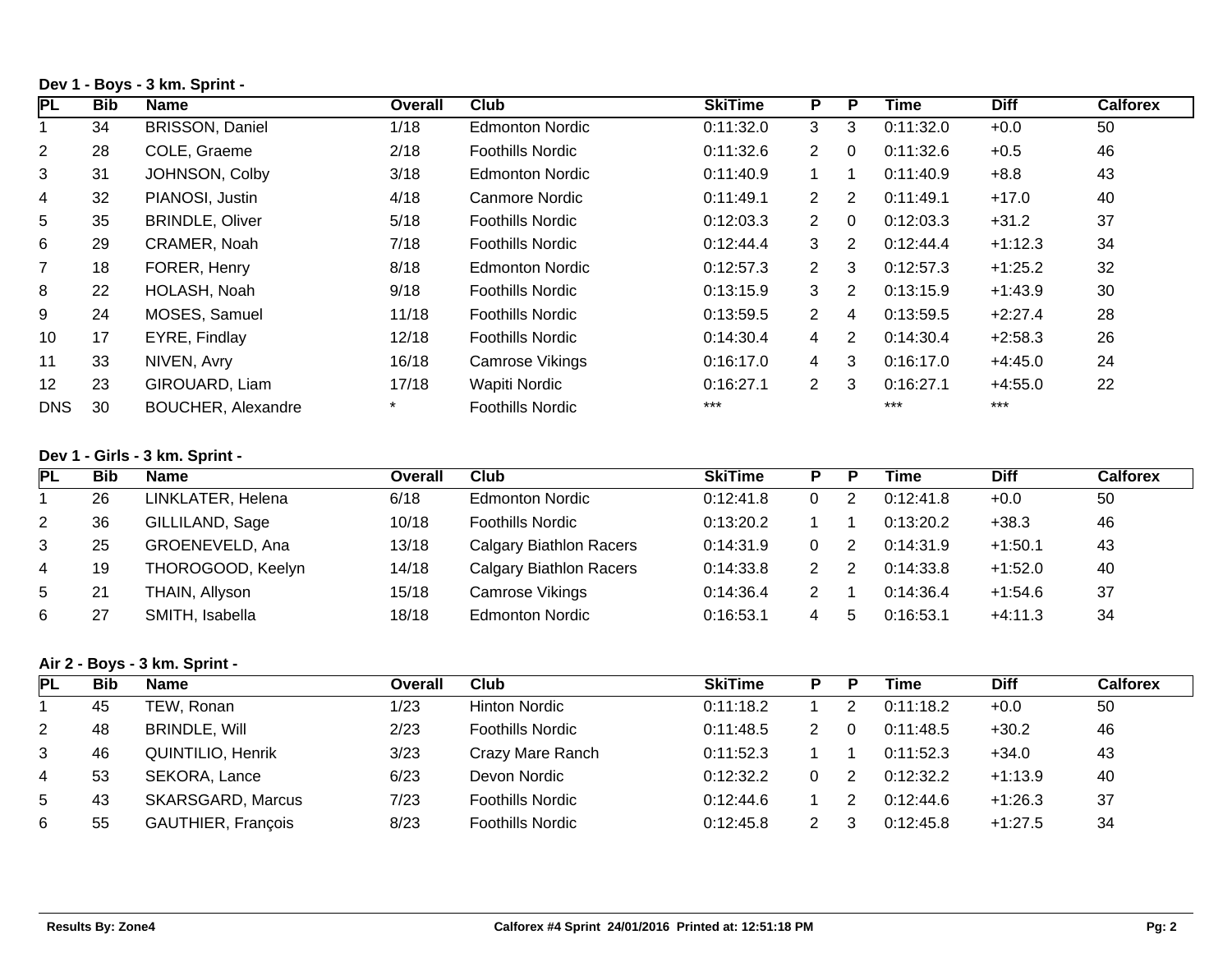#### **Air 2 - Boys Continued ... - 3 km. Sprint -**

| PL              | <b>Bib</b>            | <b>Name</b>        | <b>Overall</b> | Club                    | <b>SkiTime</b> | P  |    | Time      | <b>Diff</b> | <b>Calforex</b> |
|-----------------|-----------------------|--------------------|----------------|-------------------------|----------------|----|----|-----------|-------------|-----------------|
|                 | 38                    | FLEMING, Jasper    | 9/23           | <b>Edmonton Nordic</b>  | 0:13:06.0      | 0  |    | 0:13:06.0 | $+1:47.7$   | 32              |
| 8               | 54                    | HAY, Tyson         | 10/23          | Wapiti Nordic           | 0:14:03.5      | 3  | 2  | 0:14:03.5 | $+2:45.2$   | 30              |
| 9               | 56                    | LOSEY, Jacob       | 12/23          | <b>Edmonton Nordic</b>  | 0:13:25.4      |    | 3  | 0:14:25.4 | $+3:07.1$   | 28              |
| 10              | 51                    | MCCORKINDALE, Euan | 14/23          | <b>Foothills Nordic</b> | 0:14:38.3      | 4  | 3  | 0:14:38.3 | $+3:20.0$   | 26              |
| 11              | 59                    | BOSSÉ, Samuel      | 18/23          | <b>Edmonton Nordic</b>  | 0:15:33.4      |    |    | 0:15:33.4 | $+4:15.1$   | 24              |
| 12 <sup>2</sup> | 44                    | EHRKAMP, Simon     | 20/23          | <b>Edmonton Nordic</b>  | 0:16:03.6      | 3  | -2 | 0:16:03.6 | $+4:45.3$   | 22              |
| 13              | 49                    | SORATHIA, Ethan    | 21/23          | <b>Foothills Nordic</b> | 0:15:40.6      | 5. | 2  | 0:16:40.6 | $+5:22.4$   | 20              |
| 14              | 58                    | SCOTT, Griffin     | 23/23          | <b>Edmonton Nordic</b>  | 0:18:58.1      | 3  | 3  | 0:18:58.1 | $+7:39.8$   | 18              |
|                 | <b>Lury Decisions</b> |                    |                |                         |                |    |    |           |             |                 |

#### **Jury Decisions**

**Bib:** 49 **Time:** 0:01:00.0 **Notes:** Rule 5.5.a Missed One(1) Penalty Loop

**Bib:** 56 **Time:** 0:01:00.0 **Notes:** Rule 5.5.a Missed One(1) Penalty Loop

#### **Air 2 - Girls - 3 km. Sprint -**

| <b>PL</b>       | <b>Bib</b> | <b>Name</b>              | Overall | Club                    | <b>SkiTime</b> | P                    | Þ             | Time      | <b>Diff</b> | <b>Calforex</b> |
|-----------------|------------|--------------------------|---------|-------------------------|----------------|----------------------|---------------|-----------|-------------|-----------------|
|                 | 39         | LEVASSEUR, Paige         | 4/23    | Devon Nordic            | 0:12:11.6      |                      | $\Omega$      | 0:12:11.6 | $+0.0$      | 50              |
| $\overline{2}$  | 57         | <b>BREWSTER, Cassidy</b> | 5/23    | Devon Nordic            | 0:12:28.4      | $\Omega$             | $\Omega$      | 0:12:28.4 | $+16.8$     | 46              |
| $\mathbf{3}$    | 40         | KLOTZ, Aria              | 11/23   | <b>Foothills Nordic</b> | 0:14:21.1      | 3                    | 3             | 0:14:21.1 | $+2:09.5$   | 43              |
| 4               | 52         | HULSHOF, Alexandra       | 13/23   | <b>Foothills Nordic</b> | 0:14:35.5      | 3                    | 3             | 0:14:35.5 | $+2:23.9$   | 40              |
| $5\overline{)}$ | 41         | FULTON, Taylor           | 15/23   | <b>Edmonton Nordic</b>  | 0:14:40.3      | $\Omega$             |               | 0:14:40.3 | $+2:28.7$   | 37              |
| 6               | 50         | BREWSTER, Dani           | 16/23   | Devon Nordic            | 0:14:57.1      |                      | 4             | 0:14:57.1 | $+2:45.5$   | 34              |
| $\overline{7}$  | 37         | PARADIS, Desiree         | 17/23   | <b>Foothills Nordic</b> | 0:15:16.2      | 3                    | 4             | 0:15:16.2 | $+3:04.6$   | 32              |
| 8               | 42         | KLAFKI, Anya             | 19/23   | <b>Foothills Nordic</b> | 0:14:34.5      | 4                    | 3             | 0:15:34.5 | $+3:22.9$   | 30              |
| 9               | 47         | FORBES, Annika           | 22/23   | Wapiti Nordic           | 0:16:59.1      | $\mathbf{2}^{\circ}$ | $\mathcal{P}$ | 0:16:59.1 | $+4:47.5$   | 28              |

# **Jury Decisions**

**Bib:** 42 **Time:** 0:01:00.0 **Notes:** Rule 5.5.a Missed One(1) Penalty Loop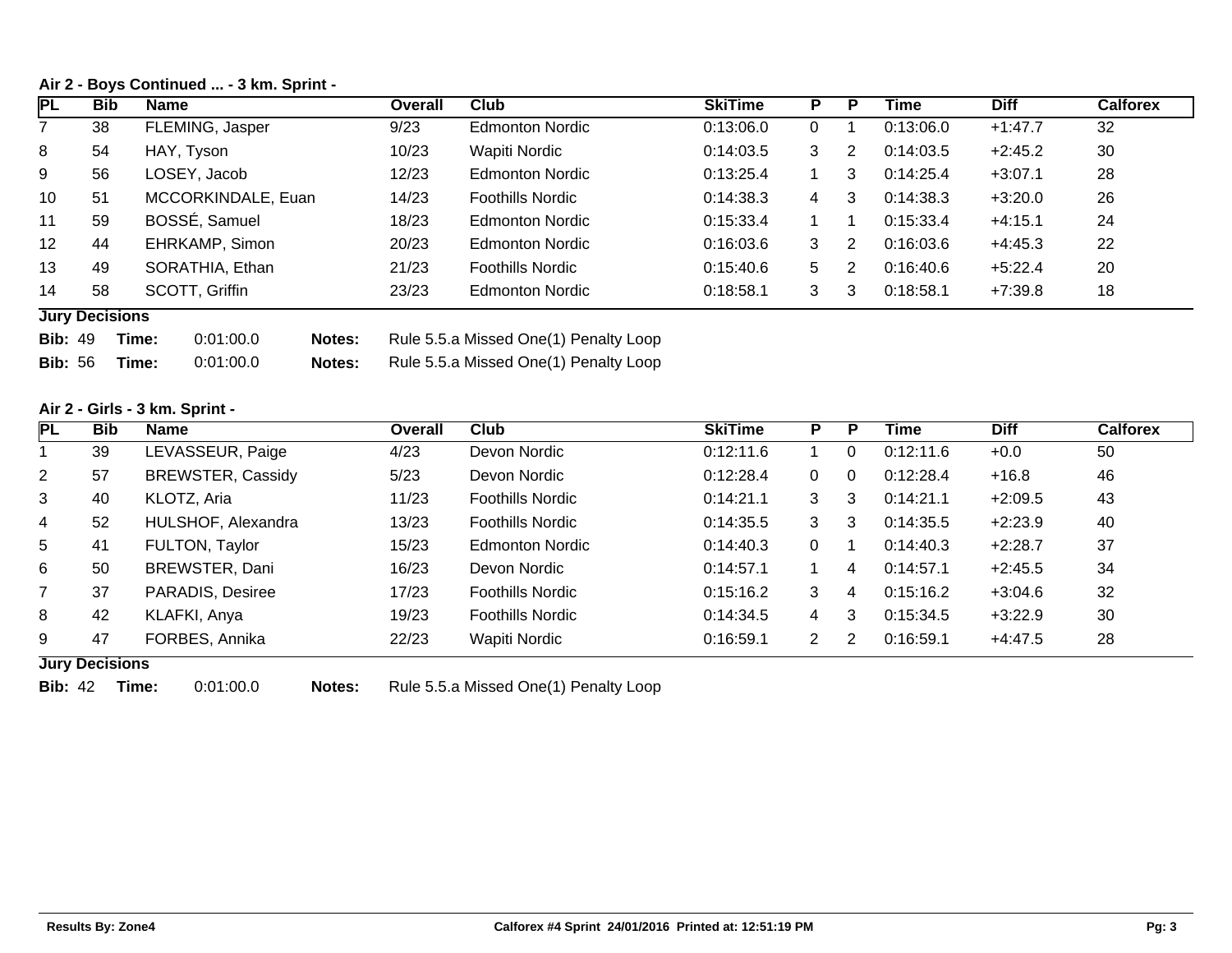## **Dev 2 - Boys - 3.75 km. Sprint -**

| PL             | <b>Bib</b> | <b>Name</b>             | <b>Club</b>                    | <b>SkiTime</b> | P              | P              | Time      | <b>Diff</b> | <b>Calforex</b> |
|----------------|------------|-------------------------|--------------------------------|----------------|----------------|----------------|-----------|-------------|-----------------|
|                | 61         | EYRE, Gareth            | <b>Foothills Nordic</b>        | 0:12:10.0      | $\mathbf{2}$   |                | 0:12:10.0 | $+0.0$      | 50              |
| $\overline{2}$ | 64         | LINKLATER, Callum       | <b>Edmonton Nordic</b>         | 0:12:28.5      | 2              | $\Omega$       | 0:12:28.5 | $+18.4$     | 46              |
| 3              | 69         | LOVSTROM, Reid          | Foothills Nordic               | 0:12:37.9      |                | 3              | 0:12:37.9 | $+27.8$     | 43              |
| 4              | 68         | <b>GILLETT, Matthew</b> | Canmore Nordic                 | 0:13:05.7      |                | 1              | 0:13:05.7 | $+55.6$     | 40              |
| 5              | 20         | THOROGOOD, Tynan        | <b>Calgary Biathlon Racers</b> | 0:13:08.6      | 3              | $\mathbf 1$    | 0:13:08.6 | $+58.5$     | 37              |
| 6              | 66         | MALKINSON, Sam          | Foothills Nordic               | 0:13:28.7      | 3              | 1              | 0:13:28.7 | $+1:18.6$   | 34              |
| $\overline{7}$ | 72         | MCBRIDE, Logan          | Foothills Nordic               | 0:13:45.7      | 3              | 3              | 0:13:45.7 | $+1:35.6$   | 32              |
| 8              | 71         | LITTLEFAIR, Spencer     | Yellowknife Ski Club           | 0:13:46.9      | 3              | 4              | 0:13:46.9 | $+1:36.8$   | 30              |
| 9              | 73         | MILLS, Joseph           | Foothills Nordic               | 0:14:07.9      | $\overline{2}$ | 2              | 0:14:07.9 | $+1:57.8$   | 28              |
| 10             | 70         | BERGQUIST, Nolan        | Camrose Vikings                | 0:14:41.1      | 2              | $\overline{2}$ | 0:14:41.1 | $+2:31.0$   | 26              |
| 11             | 67         | <b>GROENEVELD, Will</b> | <b>Calgary Biathlon Racers</b> | 0:14:42.5      | $\overline{2}$ | 5              | 0:14:42.5 | $+2:32.5$   | 24              |
| 12             | 74         | WALLACE, Donovan        | Wapiti Nordic                  | 0:14:44.8      | 3              | 4              | 0:14:44.8 | $+2:34.7$   | 22              |
| 13             | 63         | ROMANZIN, Garrett       | Calgary Biathlon Racers        | 0:15:30.7      | 5 <sup>5</sup> | 1              | 0:15:30.7 | $+3:20.6$   | 20              |
| 14             | 60         | BROUGH, Lyndon          | Wapiti Nordic                  | 0:16:36.8      | $5^{\circ}$    | 3              | 0:16:36.8 | $+4:26.7$   | 18              |
| 15             | 65         | ZAPLOTINSKY, Derek      | <b>Edmonton Nordic</b>         | 0:17:27.3      | 3              | $\mathbf 0$    | 0:17:27.3 | $+5:17.2$   | 16              |
| <b>DNS</b>     | 62         | <b>GAUTHIER, Simon</b>  | <b>Foothills Nordic</b>        | $***$          |                |                | $***$     | $***$       |                 |

## **Dev 2 - Girls - 3.75 km. Sprint -**

| PL             | <b>Bib</b> | <b>Name</b>        | <b>Club</b>             | <b>SkiTime</b> | P.                   |   | Time      | <b>Diff</b> | <b>Calforex</b> |
|----------------|------------|--------------------|-------------------------|----------------|----------------------|---|-----------|-------------|-----------------|
|                | 80         | OSNESS, Emma       | <b>Foothills Nordic</b> | 0:13:13.7      |                      | 2 | 0:13:13.7 | $+0.0$      | 50              |
| $\overline{2}$ | 78         | BOBIER, Sol        | <b>Edmonton Nordic</b>  | 0:14:12.6      | $\mathbf{2}^{\circ}$ | 4 | 0:14:12.6 | $+58.8$     | 46              |
| 3              | 79         | WALCH, Naomi       | <b>Foothills Nordic</b> | 0:15:32.5      | 2                    | 2 | 0:15:32.5 | $+2:18.8$   | 43              |
| $\overline{4}$ | 81         | LAFLAMME, Sarah    | <b>Foothills Nordic</b> | 0:15:48.1      |                      | 3 | 0:15:48.1 | $+2:34.3$   | 40              |
| 5              | 82         | BROWN, Abigail     | <b>Edmonton Nordic</b>  | 0:15:48.8      | 2                    | 2 | 0:15:48.8 | $+2:35.0$   | 37              |
| 6              | 76         | CHAMBERS, Lexi     | <b>Foothills Nordic</b> | 0:17:00.3      | 5                    | 4 | 0:17:00.3 | $+3:46.5$   | 34              |
| $7^{\circ}$    | 83         | HOPKINS, Miranda   | Wapiti Nordic           | 0:21:28.6      | 5                    | 3 | 0:21:28.6 | $+8:14.8$   | 32              |
| <b>DNS</b>     | 75         | FIXSEN, Ivy        | <b>Edmonton Nordic</b>  | $***$          |                      |   | $***$     | $***$       |                 |
| DNS.           | 77         | ALTWASSER, Kaitlyn | <b>Foothills Nordic</b> | $***$          |                      |   | $***$     | $***$       |                 |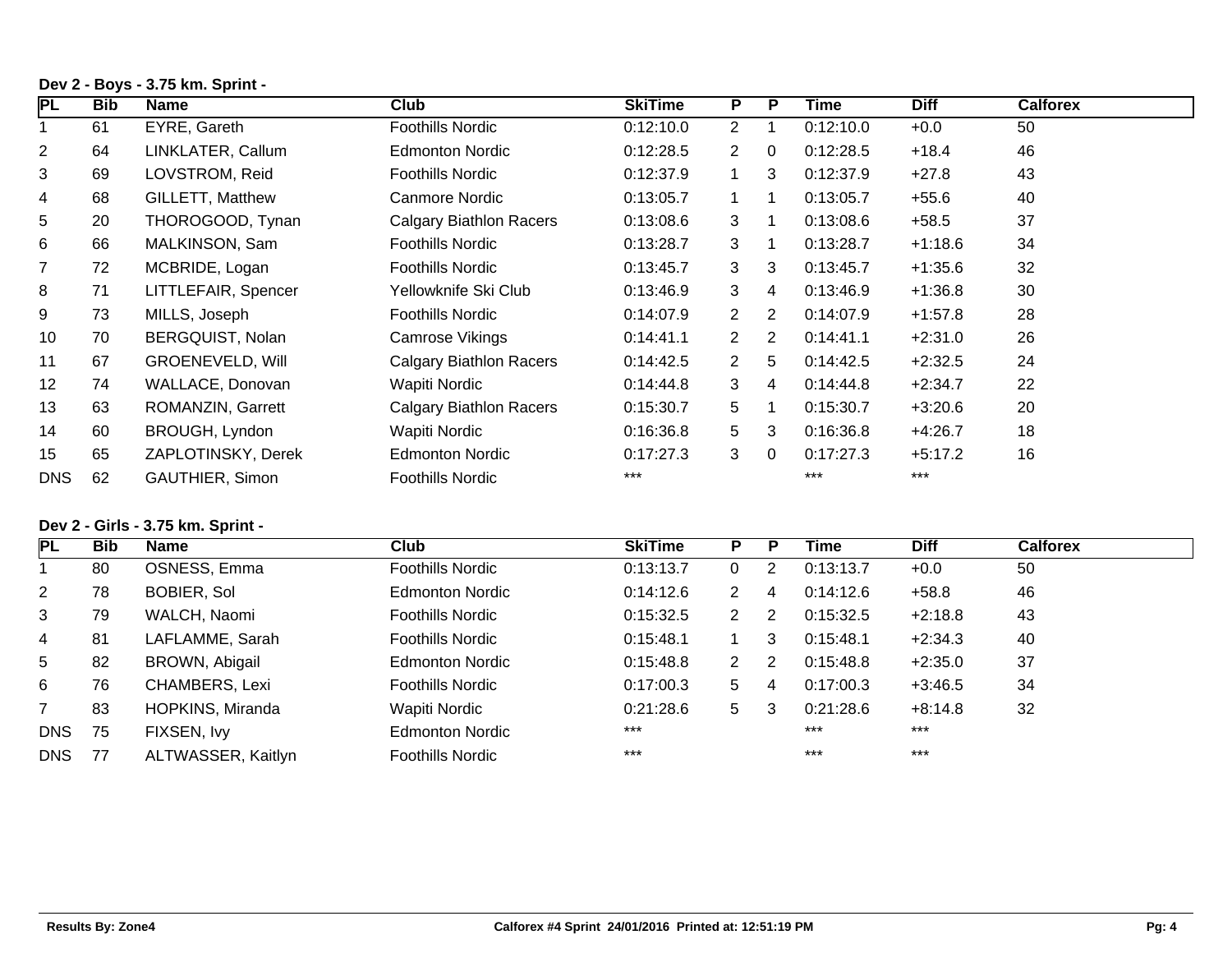## **Men - 10 km. Sprint -**

| PL             | <b>Bib</b> | <b>Name</b>                   | <b>Club</b>              | <b>SkiTime</b> | P                       | $\overline{\mathsf{s}}$     | <b>Time</b> | <b>Diff</b> | <b>Calforex</b> |
|----------------|------------|-------------------------------|--------------------------|----------------|-------------------------|-----------------------------|-------------|-------------|-----------------|
| $\mathbf{1}$   | 84         | <b>ECCLESTON, Sasha</b>       | <b>Camrose Vikings</b>   | 0:33:46.6      | $\overline{2}$          | 1                           | 0:33:46.6   | $+0.0$      | 50              |
|                |            |                               |                          |                |                         |                             |             |             |                 |
|                |            | Junior Men - 10 km. Sprint -  |                          |                |                         |                             |             |             |                 |
| PL             | <b>Bib</b> | <b>Name</b>                   | $\overline{\text{Club}}$ | <b>SkiTime</b> | $\overline{P}$          | $\overline{s}$              | <b>Time</b> | <b>Diff</b> | <b>Calforex</b> |
| $\mathbf 1$    | 85         | <b>GERWING, Nate</b>          | Rocky Mountain Racers    | 0:30:31.2      | $\mathbf{1}$            | $\mathbf 0$                 | 0:30:31.2   | $+0.0$      | 50              |
|                |            |                               |                          |                |                         |                             |             |             |                 |
|                |            | Master Men - 6 km. Sprint -   |                          |                |                         |                             |             |             |                 |
| PL             | <b>Bib</b> | <b>Name</b>                   | $\overline{\text{Club}}$ | <b>SkiTime</b> | $\overline{P}$          | $\overline{\mathsf{s}}$     | <b>Time</b> | <b>Diff</b> | <b>Calforex</b> |
| $\mathbf{1}$   | 94         | KLOTZ, Farley                 | <b>Foothills Nordic</b>  | 0:20:22.4      | $\mathbf{1}$            | 4                           | 0:20:22.4   | $+0.0$      | 50              |
| $\overline{2}$ | 87         | TEW, Ryan                     | <b>Hinton Nordic</b>     | 0:20:31.4      | $\mathbf{1}$            | 1                           | 0:20:31.4   | $+8.9$      | 46              |
| 3              | 90         | PROUDFOOT, James              | Wapiti Nordic            | 0:20:44.3      | $\mathbf 1$             | 1                           | 0:20:44.3   | $+21.8$     | 43              |
| 4              | 89         | POIRIER, Greg                 | <b>Wapiti Nordic</b>     | 0:21:33.5      | 4                       | 1                           | 0:21:33.5   | $+1:11.0$   | 40              |
| 5              | 93         | <b>BORGLUM, Brian</b>         | <b>Foothills Nordic</b>  | 0:22:46.9      | 3                       | 1                           | 0:22:46.9   | $+2:24.4$   | 37              |
| 6              | 92         | PETROV, Andrei                | <b>Edmonton Nordic</b>   | 0:22:50.1      | $\overline{2}$          | 4                           | 0:22:50.1   | $+2:27.6$   | 34              |
| $\overline{7}$ | 88         | CREASY, Glen                  | <b>Camrose Vikings</b>   | 0:24:16.3      | $\overline{2}$          | 4                           | 0:24:16.3   | $+3:53.8$   | 32              |
| 8              | 86         | SKARSGARD, Andrew             | <b>Foothills Nordic</b>  | 0:24:52.8      | 3                       | 1                           | 0:24:52.8   | $+4:30.3$   | 30              |
| 9              | 91         | FORER, Douglas                | <b>Edmonton Nordic</b>   | 0:30:37.9      | 5                       | 5                           | 0:30:37.9   | $+10:15.4$  | 28              |
|                |            | Sport Men - 6 km. Sprint -    |                          |                |                         |                             |             |             |                 |
| <b>PL</b>      | <b>Bib</b> | <b>Name</b>                   | $\overline{\text{Club}}$ | <b>SkiTime</b> | $\overline{P}$          | $\overline{\boldsymbol{s}}$ | <b>Time</b> | <b>Diff</b> | <b>Calforex</b> |
| 1              | 95         | WONG, Steven                  | <b>Edmonton Nordic</b>   | 0:25:57.3      | $\mathbf{1}$            | 4                           | 0:25:57.3   | $+0.0$      | 50              |
|                |            |                               |                          |                |                         |                             |             |             |                 |
|                |            | Master Women - 6 km. Sprint - |                          |                |                         |                             |             |             |                 |
| <b>PL</b>      | <b>Bib</b> | <b>Name</b>                   | $\overline{\text{Club}}$ | <b>SkiTime</b> | $\overline{\mathsf{P}}$ | $\overline{\boldsymbol{s}}$ | <b>Time</b> | <b>Diff</b> | <b>Calforex</b> |
| $\mathbf{1}$   | 97         | HALL, Deborah                 | <b>Foothills Nordic</b>  | 0:25:48.7      | $\overline{2}$          | 4                           | 0:25:48.7   | $+0.0$      | 50              |
| $\overline{2}$ | 98         | MACCULLOCH, Lynette           | <b>Foothills Nordic</b>  | 0:26:35.1      | $\overline{2}$          | $\overline{2}$              | 0:26:35.1   | $+46.4$     | 46              |
| 3              | 99         | HUTCHISON, Jacqueline         | Fast & Fossil            | 0:27:14.1      | 4                       | $\overline{c}$              | 0:27:14.1   | $+1:25.3$   | 43              |
| 4              | 101        | JANES, Cori                   | Wapiti Nordic            | 0:28:10.0      | 3                       | 3                           | 0:28:10.0   | $+2:21.3$   | 40              |
| 5              | 100        | <b>WALLACE, Niki</b>          | Wapiti Nordic            | 0:32:33.2      | 4                       | 3                           | 0:32:33.2   | $+6:44.4$   | 37              |
| 6              | 96         | <b>BROUGH, Lori</b>           | Wapiti Nordic            | 0:35:06.2      | 5                       | 5                           | 0:35:06.2   | $+9:17.5$   | 34              |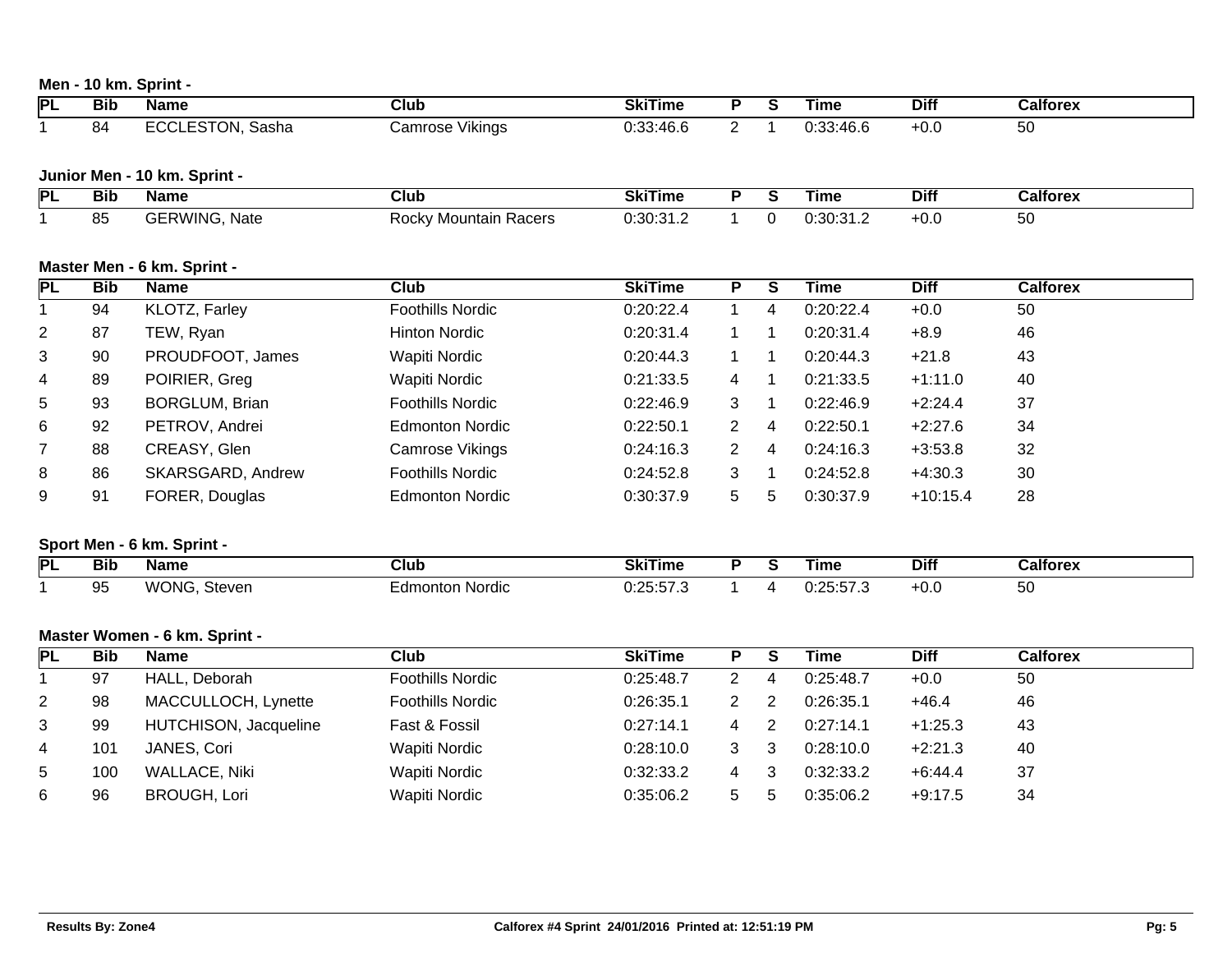# **Sport Women - 6 km. Sprint -**

| <b>Bib</b> | <b>Name</b>                                          | <b>Club</b>                                                                                                                                                                                                                                                                                      | <b>SkiTime</b>                                                                                                                                                                       | P                                                                               | $\overline{\mathsf{s}}$                                                                | <b>Time</b>                                                                                    | <b>Diff</b>                                                                               | <b>Calforex</b>                                                                                         |
|------------|------------------------------------------------------|--------------------------------------------------------------------------------------------------------------------------------------------------------------------------------------------------------------------------------------------------------------------------------------------------|--------------------------------------------------------------------------------------------------------------------------------------------------------------------------------------|---------------------------------------------------------------------------------|----------------------------------------------------------------------------------------|------------------------------------------------------------------------------------------------|-------------------------------------------------------------------------------------------|---------------------------------------------------------------------------------------------------------|
| 102        | MOINET, Andrea                                       | Camrose Vikings                                                                                                                                                                                                                                                                                  | 0:28:54.3                                                                                                                                                                            | $\overline{2}$                                                                  | 1                                                                                      | 0:28:54.3                                                                                      | $+0.0$                                                                                    | 50                                                                                                      |
| 103        | DALY, Brianna                                        | Camrose Vikings                                                                                                                                                                                                                                                                                  | 0:30:08.5                                                                                                                                                                            | $\mathbf 0$                                                                     | $\overline{2}$                                                                         | 0:30:08.5                                                                                      | $+1:14.2$                                                                                 | 46                                                                                                      |
| 104        | <b>BROWN, Christine</b>                              | <b>Edmonton Nordic</b>                                                                                                                                                                                                                                                                           | 0:44:38.0                                                                                                                                                                            | 3                                                                               | 3                                                                                      | 0:44:38.0                                                                                      | $+15:43.7$                                                                                | 43                                                                                                      |
|            |                                                      |                                                                                                                                                                                                                                                                                                  |                                                                                                                                                                                      |                                                                                 |                                                                                        |                                                                                                |                                                                                           |                                                                                                         |
| <b>Bib</b> | <b>Name</b>                                          | $\overline{\text{Club}}$                                                                                                                                                                                                                                                                         | <b>SkiTime</b>                                                                                                                                                                       | $\overline{P}$                                                                  | $\overline{s}$                                                                         | <b>Time</b>                                                                                    | <b>Diff</b>                                                                               | <b>Calforex</b>                                                                                         |
| 105        | <b>BURKE, Daniella</b>                               | Camrose Vikings                                                                                                                                                                                                                                                                                  | 0:32:35.0                                                                                                                                                                            | $\overline{2}$                                                                  | $\mathbf 0$                                                                            | 0:32:35.0                                                                                      | $+0.0$                                                                                    | 50                                                                                                      |
|            |                                                      |                                                                                                                                                                                                                                                                                                  |                                                                                                                                                                                      |                                                                                 |                                                                                        |                                                                                                |                                                                                           |                                                                                                         |
| <b>Bib</b> | <b>Name</b>                                          | $\overline{\text{Club}}$                                                                                                                                                                                                                                                                         | <b>SkiTime</b>                                                                                                                                                                       | $\overline{P}$                                                                  | $\overline{\boldsymbol{s}}$                                                            | <b>Time</b>                                                                                    | <b>Diff</b>                                                                               | <b>Calforex</b>                                                                                         |
| 106        | RUNNALLS, Ashley                                     | <b>Calgary Biathlon Racers</b>                                                                                                                                                                                                                                                                   | 0:30:25.6                                                                                                                                                                            | $\overline{2}$                                                                  | $\overline{c}$                                                                         | 0:30:25.6                                                                                      | $+0.0$                                                                                    | 50                                                                                                      |
|            |                                                      |                                                                                                                                                                                                                                                                                                  |                                                                                                                                                                                      |                                                                                 |                                                                                        |                                                                                                |                                                                                           |                                                                                                         |
| <b>Bib</b> | <b>Name</b>                                          | $\overline{\text{Club}}$                                                                                                                                                                                                                                                                         | <b>SkiTime</b>                                                                                                                                                                       | Ρ                                                                               | $\overline{s}$                                                                         | <b>Time</b>                                                                                    | <b>Diff</b>                                                                               | <b>Calforex</b>                                                                                         |
| 109        | SEPANDJ, Darya                                       | <b>Foothills Nordic</b>                                                                                                                                                                                                                                                                          | 0:20:09.1                                                                                                                                                                            | $\mathbf{3}$                                                                    | $\mathbf{1}$                                                                           | 0:20:09.1                                                                                      | $+0.0$                                                                                    | 50                                                                                                      |
| 110        | GILLETT, Katrine                                     | <b>Canmore Nordic</b>                                                                                                                                                                                                                                                                            | 0:21:41.6                                                                                                                                                                            | $\overline{2}$                                                                  | 3                                                                                      | 0:21:41.6                                                                                      | $+1:32.4$                                                                                 | 46                                                                                                      |
| 108        | KOVACHIK, Amelia                                     | <b>Canmore Nordic</b>                                                                                                                                                                                                                                                                            | 0:22:38.3                                                                                                                                                                            | 3                                                                               | $\mathbf{1}$                                                                           | 0:22:38.3                                                                                      | $+2:29.2$                                                                                 | 43                                                                                                      |
| 107        | WICHERS, Kerstin                                     | Camrose Vikings                                                                                                                                                                                                                                                                                  | 0:26:27.3                                                                                                                                                                            | 1                                                                               | 4                                                                                      | 0:26:27.3                                                                                      | $+6:18.2$                                                                                 | 40                                                                                                      |
|            |                                                      |                                                                                                                                                                                                                                                                                                  |                                                                                                                                                                                      |                                                                                 |                                                                                        |                                                                                                |                                                                                           |                                                                                                         |
|            |                                                      |                                                                                                                                                                                                                                                                                                  |                                                                                                                                                                                      |                                                                                 |                                                                                        |                                                                                                |                                                                                           | <b>Calforex</b>                                                                                         |
|            |                                                      |                                                                                                                                                                                                                                                                                                  |                                                                                                                                                                                      |                                                                                 |                                                                                        |                                                                                                |                                                                                           | 50                                                                                                      |
|            |                                                      |                                                                                                                                                                                                                                                                                                  |                                                                                                                                                                                      |                                                                                 |                                                                                        |                                                                                                |                                                                                           | 46                                                                                                      |
|            |                                                      |                                                                                                                                                                                                                                                                                                  |                                                                                                                                                                                      |                                                                                 |                                                                                        |                                                                                                |                                                                                           | 43                                                                                                      |
|            |                                                      | <b>Foothills Nordic</b>                                                                                                                                                                                                                                                                          |                                                                                                                                                                                      |                                                                                 |                                                                                        |                                                                                                |                                                                                           | 40                                                                                                      |
|            |                                                      | <b>Foothills Nordic</b>                                                                                                                                                                                                                                                                          | 0:18:55.8                                                                                                                                                                            |                                                                                 |                                                                                        |                                                                                                |                                                                                           | 37                                                                                                      |
| 123        |                                                      | <b>Foothills Nordic</b>                                                                                                                                                                                                                                                                          | 0:19:28.5                                                                                                                                                                            | $\overline{2}$                                                                  |                                                                                        | 0:19:28.5                                                                                      |                                                                                           | 34                                                                                                      |
|            |                                                      |                                                                                                                                                                                                                                                                                                  |                                                                                                                                                                                      | $\mathbf{1}$                                                                    | 1                                                                                      |                                                                                                |                                                                                           | 32                                                                                                      |
| 124        |                                                      | <b>Biathlon Yukon</b>                                                                                                                                                                                                                                                                            | 0:20:13.1                                                                                                                                                                            | $\mathbf{1}$                                                                    | $\overline{c}$                                                                         | 0:20:13.1                                                                                      |                                                                                           | 30                                                                                                      |
| 130        | BERG, Finn                                           |                                                                                                                                                                                                                                                                                                  | 0:20:13.3                                                                                                                                                                            | $\mathbf{1}$                                                                    | 2                                                                                      | 0:20:13.3                                                                                      | $+1:58.6$                                                                                 | 28                                                                                                      |
| 126        | MCLEAN, Sean                                         | <b>Foothills Nordic</b>                                                                                                                                                                                                                                                                          | 0:20:19.6                                                                                                                                                                            | 1                                                                               | 3                                                                                      | 0:20:19.6                                                                                      | $+2:05.0$                                                                                 | 26                                                                                                      |
| 116        | SAUNDERS, Devin                                      | <b>Foothills Nordic</b>                                                                                                                                                                                                                                                                          | 0:20:48.3                                                                                                                                                                            | $\overline{2}$                                                                  | 4                                                                                      | 0:20:48.3                                                                                      | $+2:33.6$                                                                                 | 24                                                                                                      |
|            | <b>Bib</b><br>111<br>112<br>125<br>118<br>115<br>128 | Women - 7.5 km. Sprint -<br>Junior Women - 7.5 km. Sprint -<br>Youth Women - 6 km. Sprint -<br>Senior Boys - 6 km. Sprint -<br><b>Name</b><br>GILLILAND, Rory<br>GOBEIL, Jerome<br>ALTWASSER, Nicholas<br>BORGLUM, Haldan<br>PADGHAM, Eric<br>PAZDAN, Christian<br>KELLY, Kieran<br>DRAPER, Jake | $\overline{\text{Club}}$<br><b>Foothills Nordic</b><br><b>Calgary Biathlon Racers</b><br><b>Foothills Nordic</b><br><b>Calgary Biathlon Racers</b><br><b>Calgary Biathlon Racers</b> | <b>SkiTime</b><br>0:18:14.6<br>0:18:22.5<br>0:18:26.3<br>0:18:27.4<br>0:19:39.9 | $\overline{P}$<br>$\mathbf{1}$<br>0<br>$\overline{c}$<br>$\mathsf 0$<br>$\overline{2}$ | $\overline{s}$<br>1<br>$\mathbf{1}$<br>$\overline{2}$<br>3<br>$\overline{c}$<br>$\overline{2}$ | <b>Time</b><br>0:18:14.6<br>0:18:22.5<br>0:18:26.3<br>0:18:27.4<br>0:18:55.8<br>0:19:39.9 | <b>Diff</b><br>$+0.0$<br>$+7.8$<br>$+11.7$<br>$+12.7$<br>$+41.1$<br>$+1:13.8$<br>$+1:25.3$<br>$+1:58.4$ |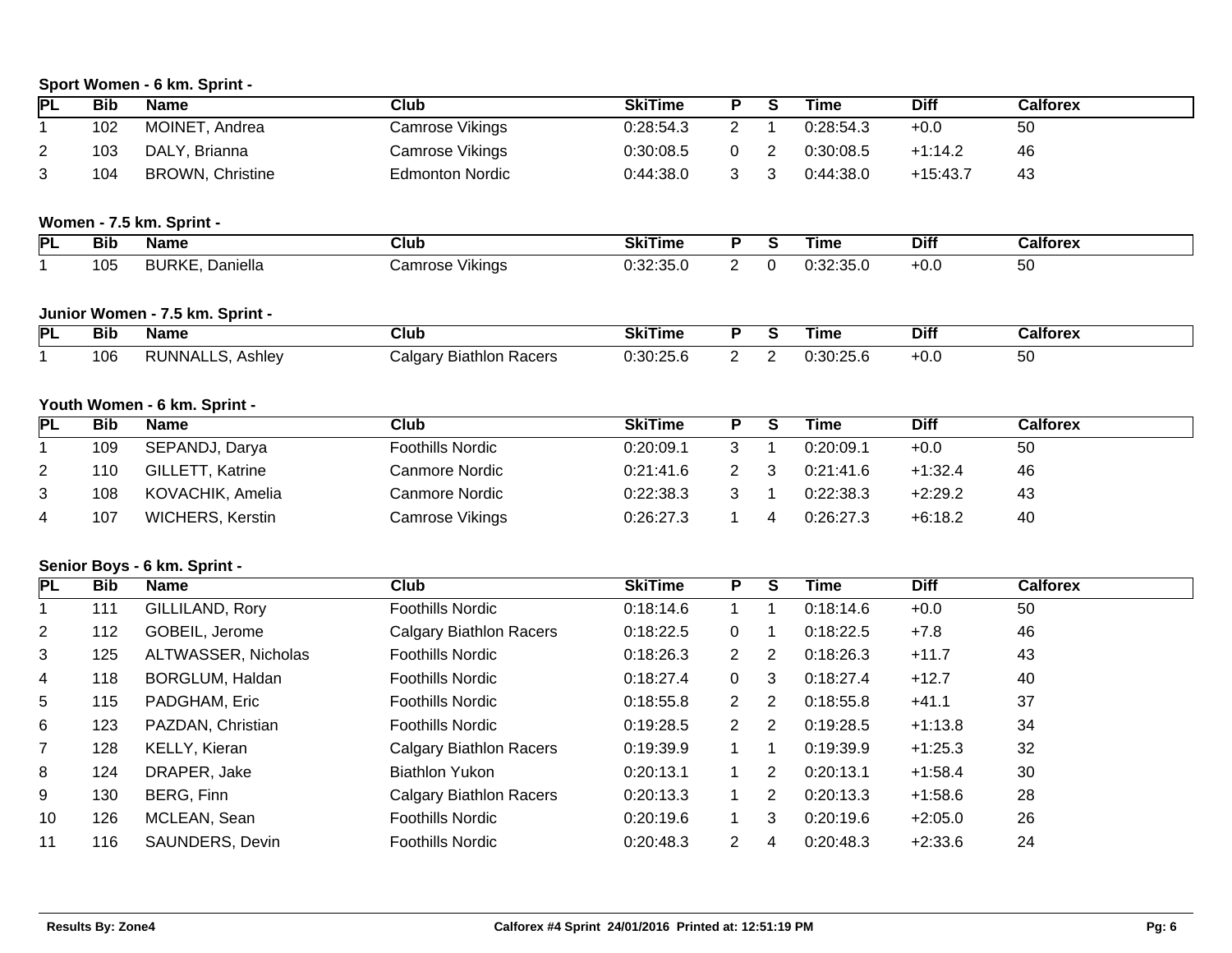## **Senior Boys Continued ... - 6 km. Sprint -**

| <b>PL</b>       | <b>Bib</b> | <b>Name</b>             | Club                    | <b>SkiTime</b> |              |   | Time      | <b>Diff</b> | <b>Calforex</b> |
|-----------------|------------|-------------------------|-------------------------|----------------|--------------|---|-----------|-------------|-----------------|
| 12 <sup>°</sup> | 119        | SMITH, Quinlan          | Calgary Biathlon Racers | 0:20:57.0      | $\mathbf{2}$ | 3 | 0:20:57.0 | $+2:42.3$   | 22              |
| 13              | 127        | TAYLOR, Jake            | <b>Edmonton Nordic</b>  | 0:20:58.5      | 4            |   | 0:20:58.5 | $+2:43.8$   | 20              |
| 14              | 122        | CUTHILL, Colton         | <b>Foothills Nordic</b> | 0:21:22.0      | 2            | 4 | 0:21:22.0 | $+3:07.3$   | 18              |
| 15              | 114        | CHAMPAGNE, Xavier       | Calgary Biathlon Racers | 0:21:47.8      | 3            | 3 | 0:21:47.8 | $+3:33.2$   | 16              |
| 16              | 120        | <b>GERWING, Nicolas</b> | <b>Edmonton Nordic</b>  | 0:21:57.5      | 3            | 2 | 0:21:57.5 | $+3:42.8$   | 15              |
| 17              | 113        | SKARSGARD, Erik         | <b>Foothills Nordic</b> | 0:22:25.1      | 2            |   | 0:22:25.1 | $+4:10.4$   | 14              |
| 18              | 117        | SORENSEN, Jesper        | Wapiti Nordic           | 0:27:09.3      | 3            | 4 | 0:27:09.3 | $+8:54.7$   | 13              |
| <b>DNS</b>      | 121        | STEPAN, Jakub           | Camrose Vikings         | $***$          |              |   | $***$     | $***$       |                 |
| <b>DNS</b>      | 129        | POON, Sam               | <b>Edmonton Nordic</b>  | $***$          |              |   | $***$     | $***$       |                 |

## **Senior Girls - 6 km. Sprint -**

| PL             | <b>Bib</b> | <b>Name</b>            | <b>Club</b>             | <b>SkiTime</b> | P.             | S              | Time      | <b>Diff</b> | <b>Calforex</b> |  |
|----------------|------------|------------------------|-------------------------|----------------|----------------|----------------|-----------|-------------|-----------------|--|
|                | 134        | SHERRINGTON, Jenna     | <b>Foothills Nordic</b> | 0:20:58.3      | $\mathbf 0$    | 3              | 0:20:58.3 | $+0.0$      | 50              |  |
| $\overline{c}$ | 138        | PARADIS, Pascale       | <b>Foothills Nordic</b> | 0:21:00.9      | $\mathbf 1$    | 3              | 0:21:00.9 | $+2.6$      | 46              |  |
| $\overline{2}$ | 140        | KLOTZ, Annika          | <b>Foothills Nordic</b> | 0:21:00.9      | $\overline{0}$ | 3              | 0:21:00.9 | $+2.6$      | 46              |  |
| 4              | 142        | <b>BENNETT, Erin</b>   | <b>Edmonton Nordic</b>  | 0:21:14.9      | $\overline{4}$ | 1              | 0:21:14.9 | $+16.6$     | 40              |  |
| 5              | 137        | SELLERS, Anna          | Canmore Nordic          | 0:21:45.2      |                | $\overline{2}$ | 0:21:45.2 | $+46.9$     | 37              |  |
| 6              | 143        | SAUVÉ, Élise           | <b>Foothills Nordic</b> | 0:21:49.6      | $\mathbf 1$    | $\mathbf 0$    | 0:21:49.6 | $+51.3$     | 34              |  |
| $\overline{7}$ | 145        | <b>HOILETT, Claire</b> | Canmore Nordic          | 0:22:18.2      |                | $\overline{2}$ | 0:22:18.2 | $+1:19.9$   | 32              |  |
| 8              | 136        | PACZKOWSKI, Emma       | Canmore Nordic          | 0:23:04.1      | 3              | $\Omega$       | 0:23:04.1 | $+2:05.8$   | 30              |  |
| 9              | 132        | MINARIK, Anna          | <b>Edmonton Nordic</b>  | 0:23:38.6      | 3              | $\overline{2}$ | 0:23:38.6 | $+2:40.3$   | 28              |  |
| 10             | 146        | ORVIG, Megan           | Canmore Nordic          | 0:23:43.6      | 2              | 3              | 0:23:43.6 | $+2:45.3$   | 26              |  |
| 11             | 144        | MIREJOVSKY, Anne       | Camrose Vikings         | 0:24:08.2      | 4              | 2              | 0:24:08.2 | $+3:09.9$   | 24              |  |
| 12             | 131        | LINKLATER, Fiona       | <b>Edmonton Nordic</b>  | 0:24:33.0      | 3              | $\mathbf 1$    | 0:24:33.0 | $+3:34.7$   | 22              |  |
| 13             | 133        | TILLEY, Tatiana        | <b>Foothills Nordic</b> | 0:25:16.0      | $\overline{2}$ | 3              | 0:25:16.0 | $+4:17.7$   | 20              |  |
| 14             | 135        | DEUCHAR, Ashley        | <b>Foothills Nordic</b> | 0:25:39.1      | 3              | 3              | 0:25:39.1 | $+4:40.8$   | 18              |  |
| 15             | 139        | DITTRICH, Katya        | <b>Foothills Nordic</b> | 0:26:58.8      | $\mathbf{2}$   | 5              | 0:26:58.8 | $+6:00.5$   | 16              |  |
| <b>DNS</b>     | 141        | BAUER, Odessa          | <b>Edmonton Nordic</b>  | $***$          |                |                | $***$     | $***$       |                 |  |